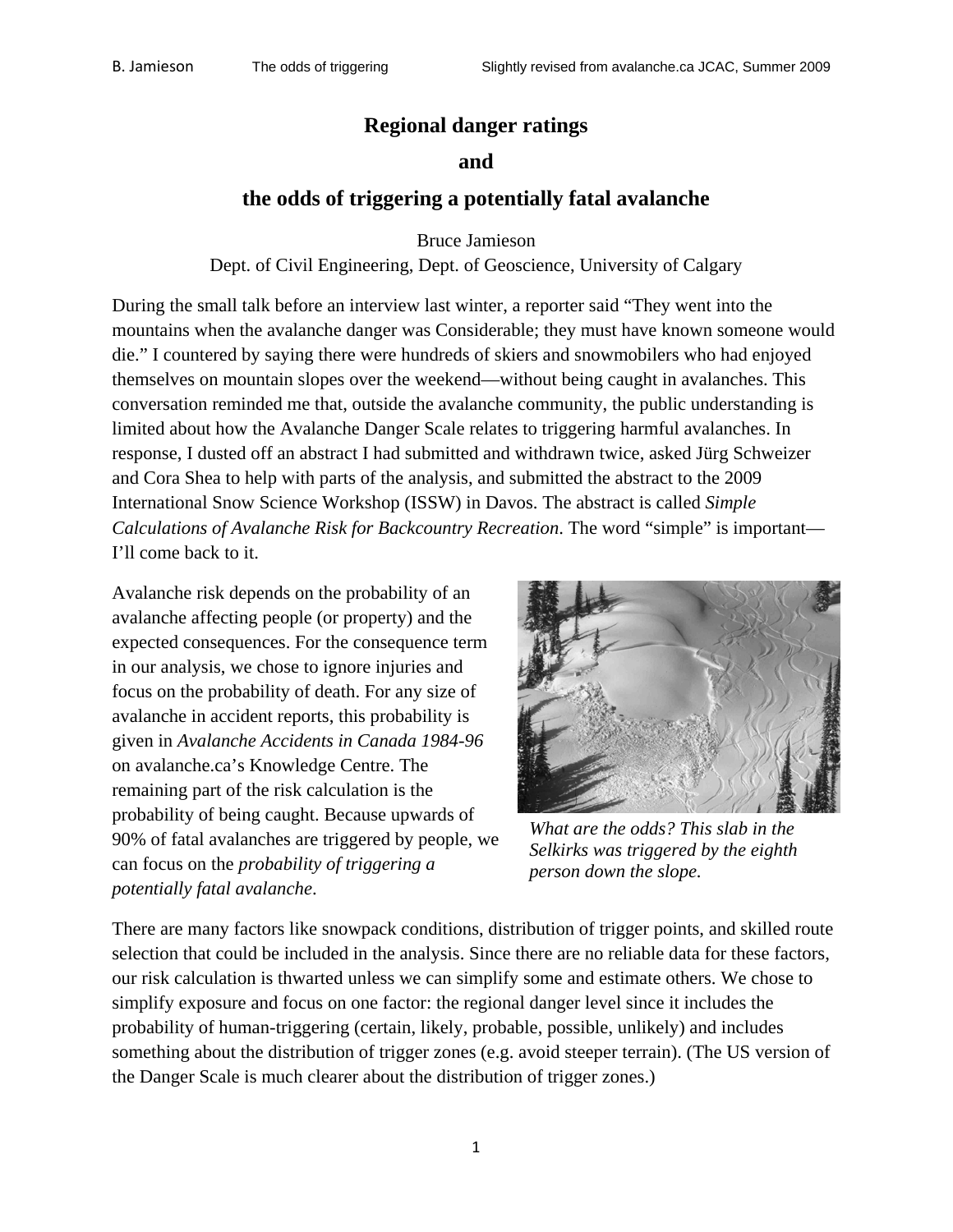The Danger Scale does not specify the *exposure* associated with the words like possible, probable, etc. Do these probabilities or likelihoods apply to one person exposed to one trigger zone? To one person exposed to multiple trigger zones on a typical run? To multiple ascents and descents by one person in a typical day? To a typical group during a typical day? To all of the groups in the region? Does the exposure assume skilled route selection, or centre-punching start zones, or a typical mixture of the two? For our estimates of triggering probability, we chose to define one exposure as one person making fresh tracks while directly ascending, traversing or descending a trigger zone *without* skilled route selection. So in our search for a simple risk calculation, triggering by the second or third or tenth person in the up-track was ignored. Skilled route selection was excluded partly because the level of skill and its effect on the triggering probability are even more difficult to estimate. We also wanted to establish a baseline, upon which factors like skilled route selection and recognition of local conditions could be later applied.

Controversially, we also excluded avalanche size (or consequence) from the triggering probability for a specific level of regional danger because:

- avalanche size is not explicitly in the danger scale we have used in North America since 1996 (although many skilled regional forecasters probably consider the expected avalanche size or consequence when rating the regional danger.)
- we restricted our analysis to potentially fatal avalanches, thus ignoring smaller avalanches
- we wanted to keep our first risk calculation simple by concentrating on one strong factor, in this case, the regional avalanche danger rating. (Remember, I had previously withdrawn the abstract twice.)

Alas, there are no data on the probability or odds of triggering a potentially fatal avalanche in a trigger zone at any level of regional danger. However, in analyses of other risks, such as various types of failures of nuclear power plants, the unknown probabilities are estimated by experts. My first attempt at writing a survey for experts was poor. Fortunately, Pascal Haegeli recommended a book on designing this type of survey (Morgan and Henrion, 1990). One of the many good ideas in the book is how to deal with factors which are not in the survey but which some respondents may consider important—like avalanche size in our survey. Respondents are encouraged to estimate the average odds after considering the real variability in unspecified factors.

After many drafts and approval by the University's Ethics Board, the survey was e-mailed to selected regional forecasters, senior guides and consultants (experts!) in Canada and the US. Many clearly expressed their concerns about the simplifications behind the survey. For example, two people thought avalanche size should have been explicitly included in the survey, and two thought the same about the area of the forecast region. While the previous paragraphs may partly explain some of the assumptions, I should have expected their reaction to the simplifications: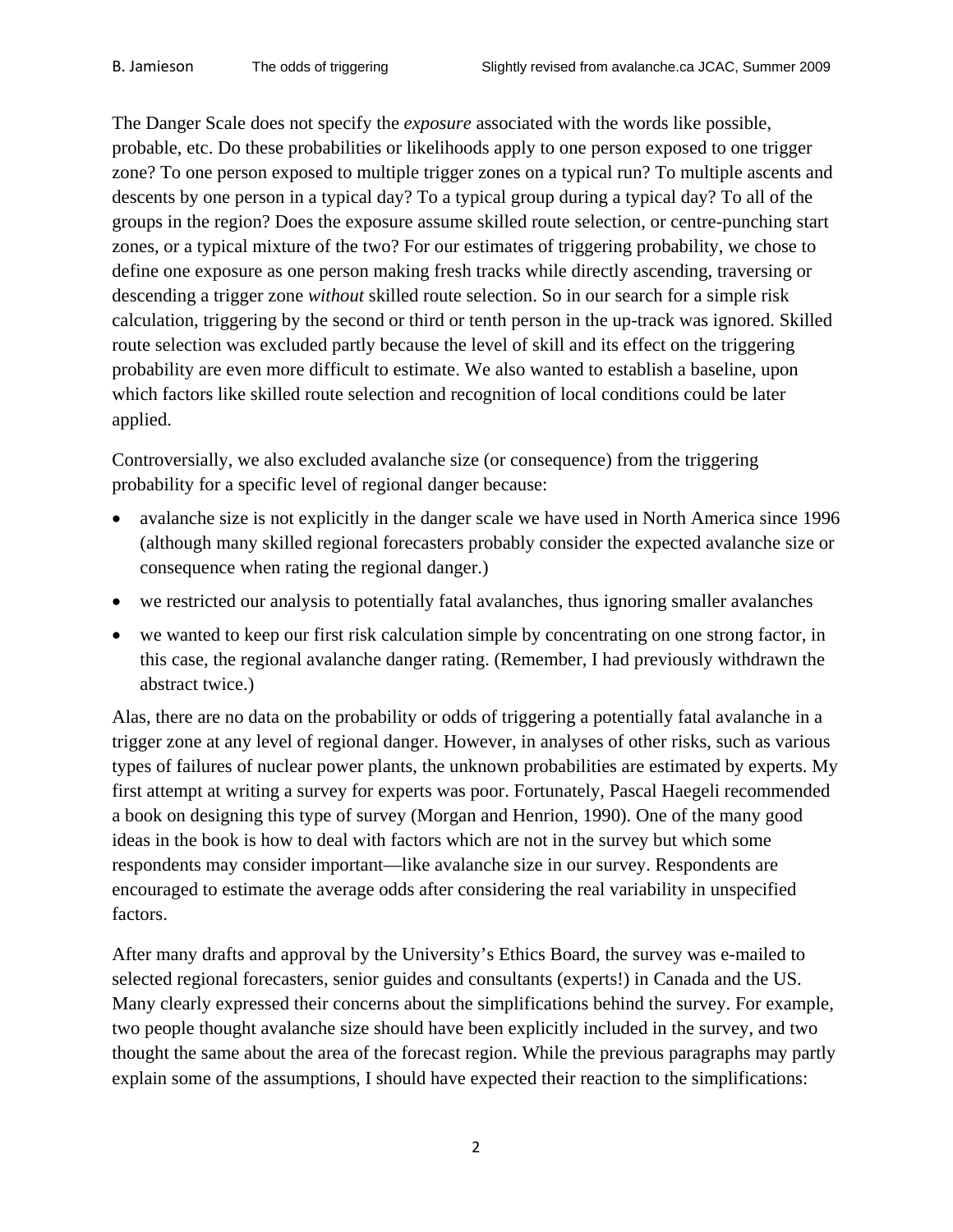"Reluctance to simplify interpretations" is characteristic of people who are good at *managing the unexpected* (Weick and Sutcliffe, 2001), and that includes avalanche risk.

Twenty-three experts with an average of 28 years of experience responded to the survey. This is enough to provide a first look at the expert-estimated odds of a skier-triggering a potentially fatal avalanche while making fresh tracks in a single trigger zone without skilled route selection. Sure, there are some strong simplifications. For each rating of regional avalanche danger, the graph shows the median estimate and the range of the middle 50% of estimates. For example, when the avalanche danger is Considerable the median odds of triggering is 1:300, and 50% of experts estimated the odds of triggering to be between 1:100 and 1:1000. Note that the left axis has a probability scale. The median odds of triggering increase roughly by about 10 times for each step in the danger scale. The biggest jump (multiplicative increase) in triggering odds is between Moderate and Considerable



*For each level of the regional avalanche danger, the graph shows the estimated odds of skier-triggering a potentially fatal avalanche while making fresh tracks in one trigger zone without skilled route selection. The whisker or bar shows the range of the middle 50% of estimates, i.e. from the 25th to the 75th percentile. A square marks the median or 50th percentile.* 

Danger, and the lowest jump is between Low and Moderate—both of which warrant further analysis.

Although the full range of estimates for any danger level is not shown, it is clear that the uncertainty in the estimates is greater for lower levels of danger. This uncertainty can be due to many sources including: variability in the factors not specified in the survey; ambiguity in the survey; and uncertainty that is inherent to triggering within a forecast region. The final graph of triggering odds as well as the initial simple risk analysis will be presented at the ISSW in Davos in September 2009.

So what? Well, a missing piece of the recreational avalanche risk puzzle is emerging from the fog. However, I doubt the graph will mean much to the public. Nevertheless, the estimated odds may help those of us who work with avalanches to explain triggering odds and avalanche risk to others. Perhaps the estimated odds can be used to freshen and re-phrase some important messages. For example, the odds of triggering a potentially fatal avalanche can be decreased by:

skilled route selection (which requires experience),